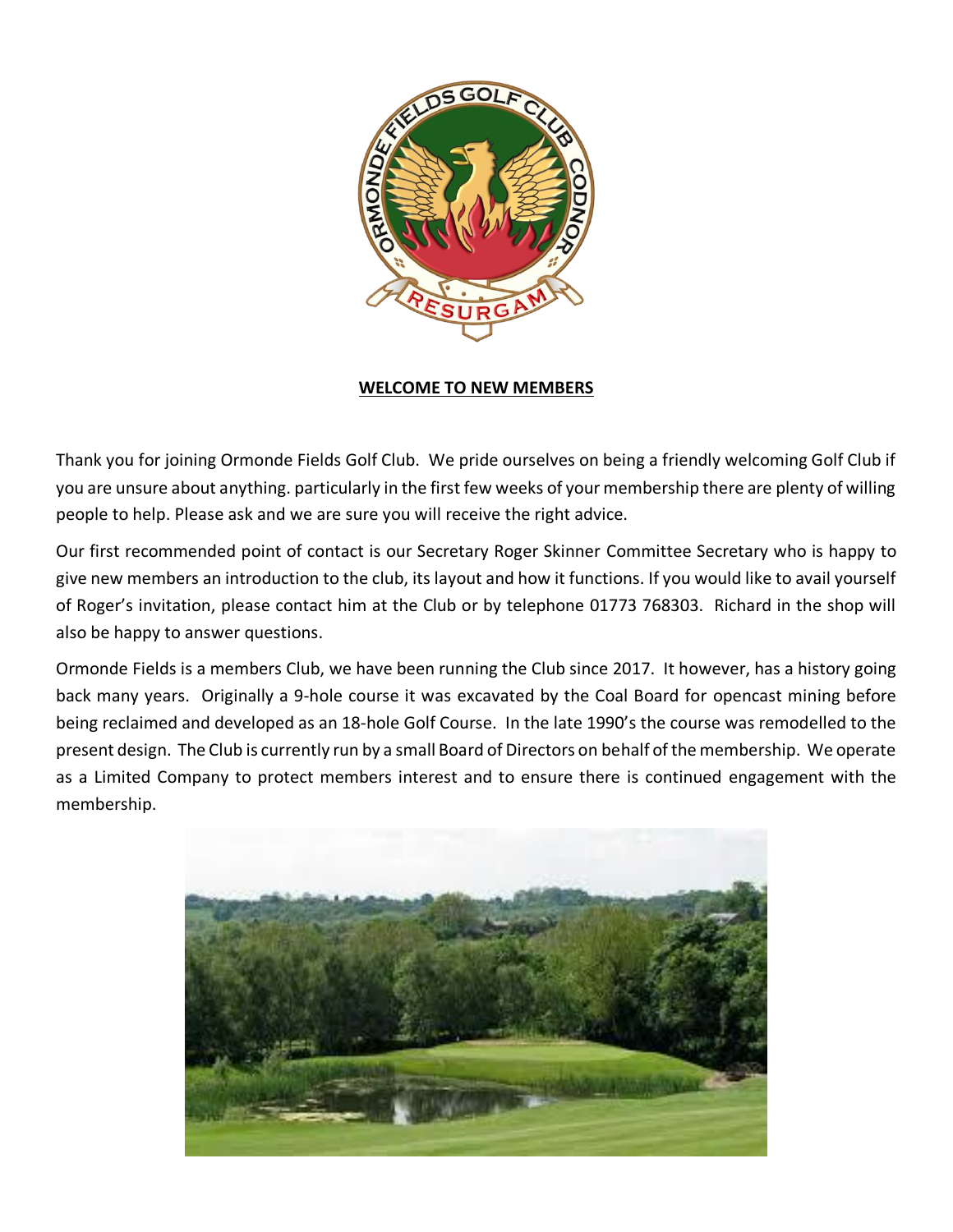# **QUICK FACTS**

We use BRS Golf to book Tee times via the App or online website. This links into the "How Did I Do" website. You can wander around the changing rooms, read the notice boards, and use the Club House. Pay to enter competitions, win vouchers, and enjoy social golf. Need to know anything more read on.

### *On joining you will have received.*

- A club bag badge with sticker for the appropriate year, please display this on your golf bag. A club diary which includes rules, details of Officers and Committees and fixture list. A CDH number. A club number which you can use to register on the computer system.
- County Card. Membership of the Club and payment of the appropriate Union fee's entitles the member to a Derbyshire Union Card. The Card when presented at participating clubs entitles the member to a discount on the green fee, this is not just in Derbyshire but is a national scheme. Discounts and clubs participating vary so please check when you book. Cards are issued from April and may be obtained from the Secretary, Roger. The Club may have reciprocal arrangements with other clubs for discounted rounds, for the latest offers please ask in the Shop.



# *The Club Layout*

# i. The Pro Shop.

The shop is run by Richard White who is the face most people will meet at the Club. Richard runs the shop as his own business and contracts other services to the Club. If you need to know anything, please speak to Richard. His shop sells a range of merchandise, golf equipment and refreshments for the course. The shop hours vary seasonally and on competition days.

Within the shop area is a small office where Emma our admin/bookkeeper works part time managing the day to day business of the club. Richard and Emma also manage the membership and finances of the Club including the finance for golf membership packages we offer.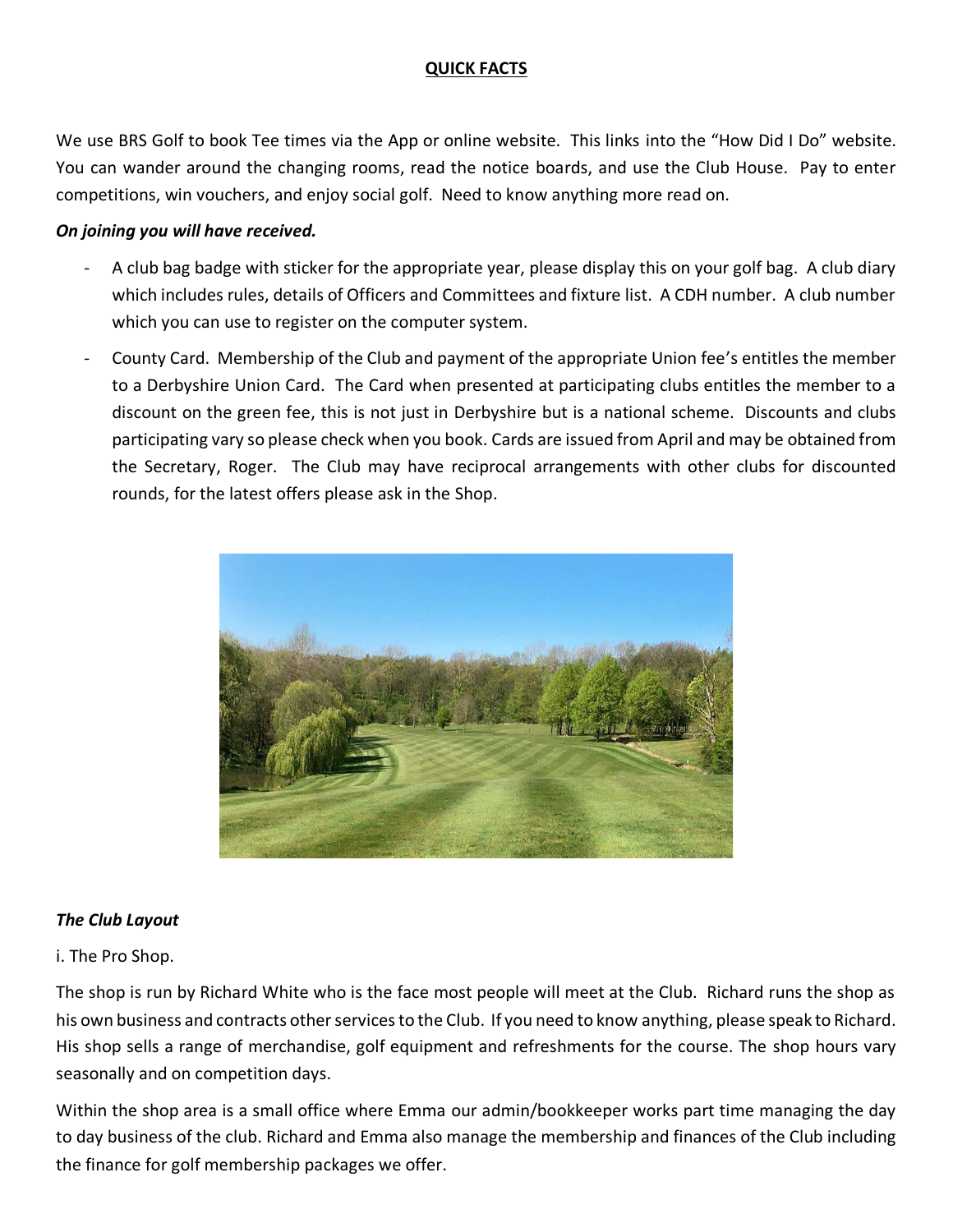ii. Changing Rooms.

There are both Gents and Ladies Locker rooms. Entry to the men's locker room is by the Committee Office. It has toilets, changing areas and an upstairs shower facility. The lockers are available to rent, there is often a waiting list and if you are considering a locker please speak to Richard. A code may be needed to enter the locker room particularly outside normal golfing hours. The ladies locker room is accessed by a key code, it similarly has changing areas, toilets and shower facilities.

The men's locker room is the location of the computer terminal in the far-left corner, as well asthe notice boards for competitions, seniors' sections, handicap notifications and a handy guide on how to fill in and score competitions. Please read this particularly if you are new to scoring.

### iii. Committee Office.

The Office is used by the Committee Secretary Roger Skinner and the Handicap Committee. Roger is available to assist new members and is happy to arrange to meet and give tours and guidance on membership.

## iv. Club House

The club house is currently franchised by the course owner and run by Kellie and her staff. Members mainly use the golfers bar but there is also a larger function room and dining area which is used for weddings, society meals, functions etc. The clubhouse provides light refreshments beverages, alcohol, and meals to members and visitors. They cater for club events and visiting societies, please speak to Kellie. There is a hallway house on the course that is sometimes used to provide catering. A carvery is served on Sundays and is very popular. Please use the facilities provided to support the clubhouse. If you have any special requirements, please speak to Kellie or her staff.

v. New 2019. Club Academy & Teaching Studio. Lessons and a whole lot more. Current Professional Lee Sheldon offers lessons and the opportunity to play any course with state-of-the-art digital equipment.

vi. Putting Green. A small putting green is behind the smaller car park, access is via a small path.

vii. Practice Ground. The practice ground is accessed by walking past the first tee. A practice chipping green and bunker as well as a driving area is available. Bring and collect your own balls.

viii. Greenkeepers area. The area is for storing machinery and equipment., it is OOB to members for H&S reasons. Remember to take care out on the course and look out for the greenkeeping staff, they have priority when working. A polite reminder, members are not allowed to direct greenkeeping staff, any suggestions ideas or problems can be raised through the Greens Committee, using the suggestion book in the clubhouse, or talking to a member of the Committee.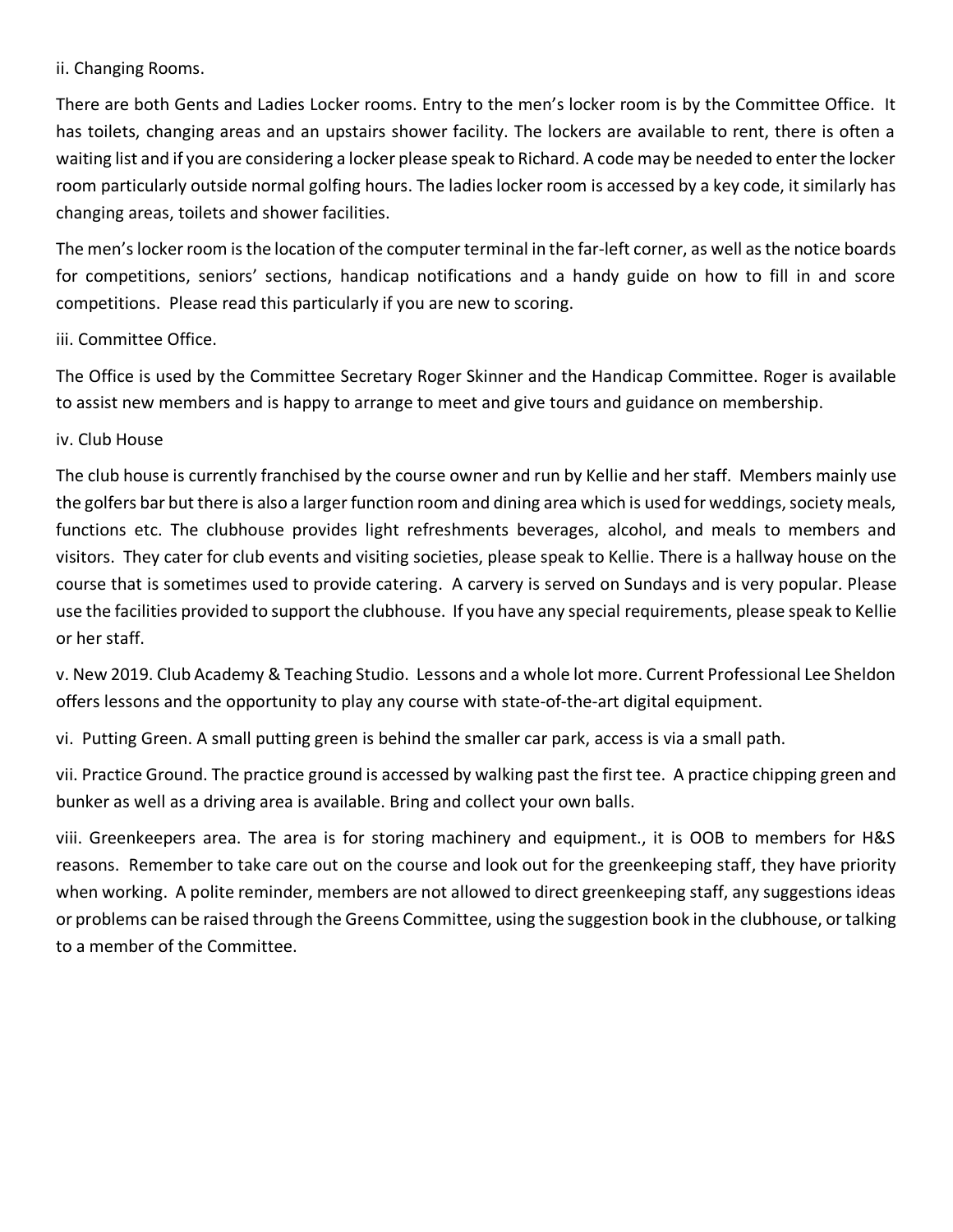

# *Dress Code.*

The Club has a dress code both on and off the course. On the course golfing attire is required, for guidance consult the current display or consult the shop. In the clubhouse the rules are golfing attire, no spikes or trainers, or a smart casual appearance no jeans or sporting attire, hats should be removed indoors.

# *Handicaps.*

Handicaps are maintained by the Club Handicap Committee for its members in line with CONGU guidelines. The Handicap Committee has a small office adjacent to the changing rooms. Mr Charles Sindall is Chair of the Handicap Committee. He or any member of the Committee will be happy to advise.

i. If you are already a golfer and have an active handicap from another Club this can be transferred to Ormonde Fields.

ii. I do not have a handicap. When you join the Club, the Handicap Committee will allocate you a CDH number which you will keep throughout your golfing career. This is allocated by England Golf and is recognised by all Golf Clubs to identify you. You will need to register with England Golf, they will send details and a bank card with your details. To obtain your handicap you will need to complete 3 scoring rounds which will be assessed to allocate your initial handicap. Firstly arrange to play with a member, this may be in one of the weekly competitions or with a member on a casual round. Play 3 times and score all strokes, the card should be completed by the member and then signed by you. When you have collected 3 signed cards mark them "for handicap" at the top of the card, include your name and club number. Either then hand them to the Handicap Committee or deposit them in the card box which is in the changing rooms next to the computer terminal. Ladies should leave them in the ladies locker room in the box provided. You will then be issued with a handicap.

*Every year you will need to complete a minimum of 3 qualifying rounds to retain your handicap. An active handicap is required to play in competitions at the club, play in club events such as seniors or friendlies or to play at other courses in competition.*

iii. Handicap Certificate. If you play at other clubs, they may require a handicap certificate. This can now be printed directly from your "How Did I Do" account online, or obtained either by asking the Handicap Committee, from the Secretary or by using the computer terminal to put in a request. Certificates can be collected from the pigeonholes in the changing rooms situated by the stairs.

iv. Changes to Handicaps. Playing in club competitions (Qualifying Competitions) or playing similar at other courses may mean your handicap is adjusted. Play well, your handicap will be reduced. Not doing so well may mean you may get a small % back which gradually raises your handicap. The Handicap Committee use the computer system to collect results and modify handicaps in line with strict rules. (CONGU). From November 2020 we will use the universal handicapping system which will look at and manage handicaps in a very different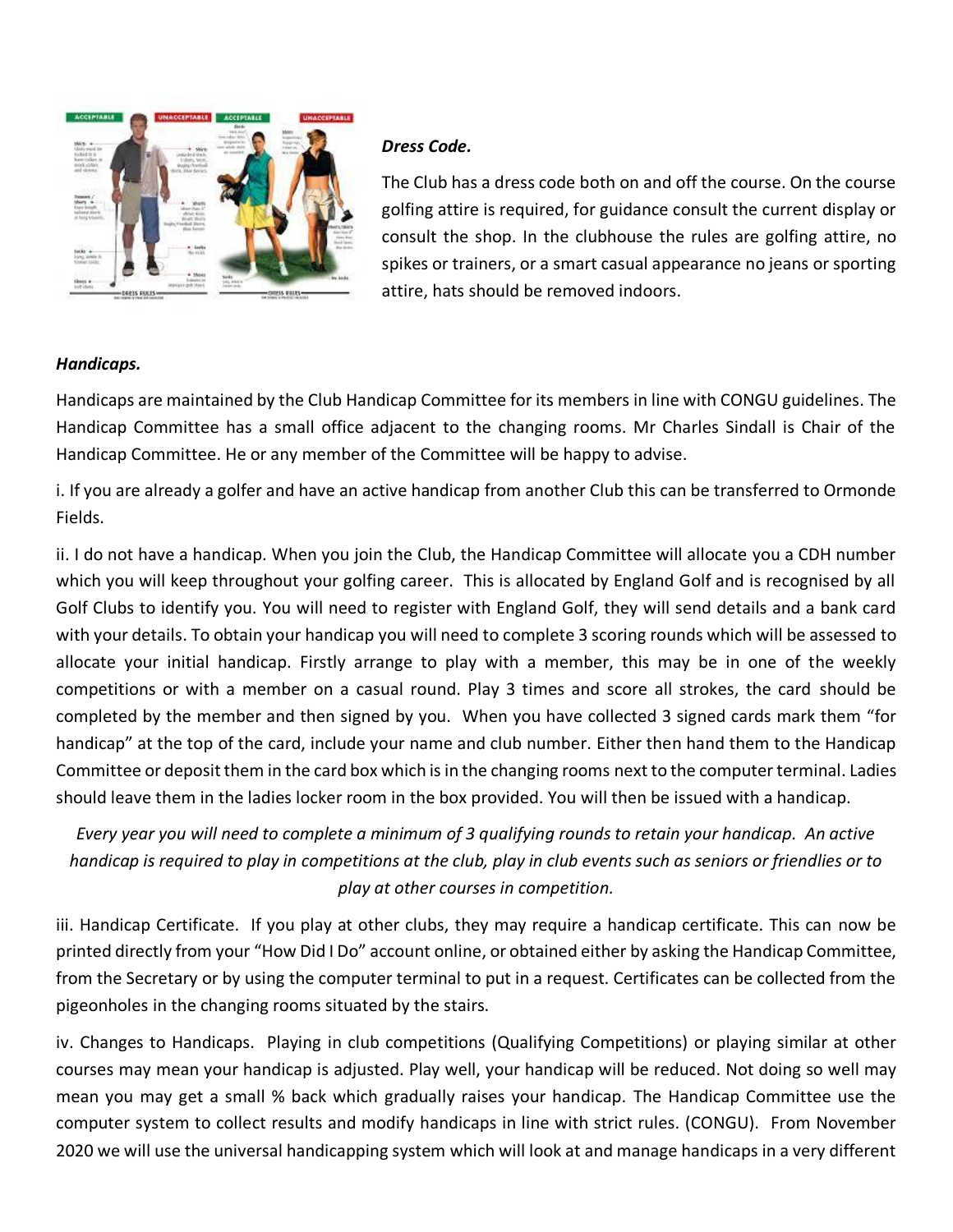way.

*Your handicap allocates you to one of 4 divisions, these are displayed on the handicap notices. Many competitions award separate divisional prizes. When returning scorecards please ensure you place it in the correct slot in the box.*

### *Playing the Course*

Please always book a tee time to enter your name so we are aware you are playing.

Read the Health and Safety Information, which is available, particularly if you are using a buggy. Be aware of emergency procedures. An AED is available in the Clubhouse

Read the Local Rules and the rules of Competition if you are entering one.

You must be insured to play. Ensure you are insured for any liabilities that might happen whilst you are playing the course or using the club's equipment.

Observe the rules of golf and etiquette. Avoid slow play. If you are new to club golf and are unsure of the rules you can ask fellow players, consult the available books of rules or look at the myriad of on-line information, particularly that on the R&A or England golf websites.

Always start from the first tee unless permission is granted to use an alternative tee.

### *Buggies*

Golf buggies are available to hire from the Pro Shop at reasonable rates. You may also use a personal ride on buggy when conditions allow. Please read the Health & Safety information regarding buggies. If you return a buggy after hours, please park it in the designated area and return the keys to the Pro shop drop off point.

### *Booking in & The Computer System*

The Club use Club Systems and its BRS software for tee bookings at the Club. This also amalgamates with the "How Did I Do" website.

Using the link from the Club website you can access the BRS Booking System. When you join the Club Richard will set up the BRS log in and provide the password for your account, you can change this within the site. The "How Did I Do "website is a separate site which links to the Club but is not managed by them and to use this please create an account. There are also Apps available for smart phones for both BRS and How Did I Do. Any issues please see Richard in the shop.

The BRS system is the principal site for making any golf booking.

On these sites you will also be able to see results of competitions, monitor your handicap, receive notifications from the Club as well as other information.

The Changing Room Terminal. This can also be used for making tee bookings if the shop is closed. The primary function of the terminal is to record competition entry and enter scores. If you enter a club competition in the pro shop you should then use the terminal to enter the competition before you go onto the course. Following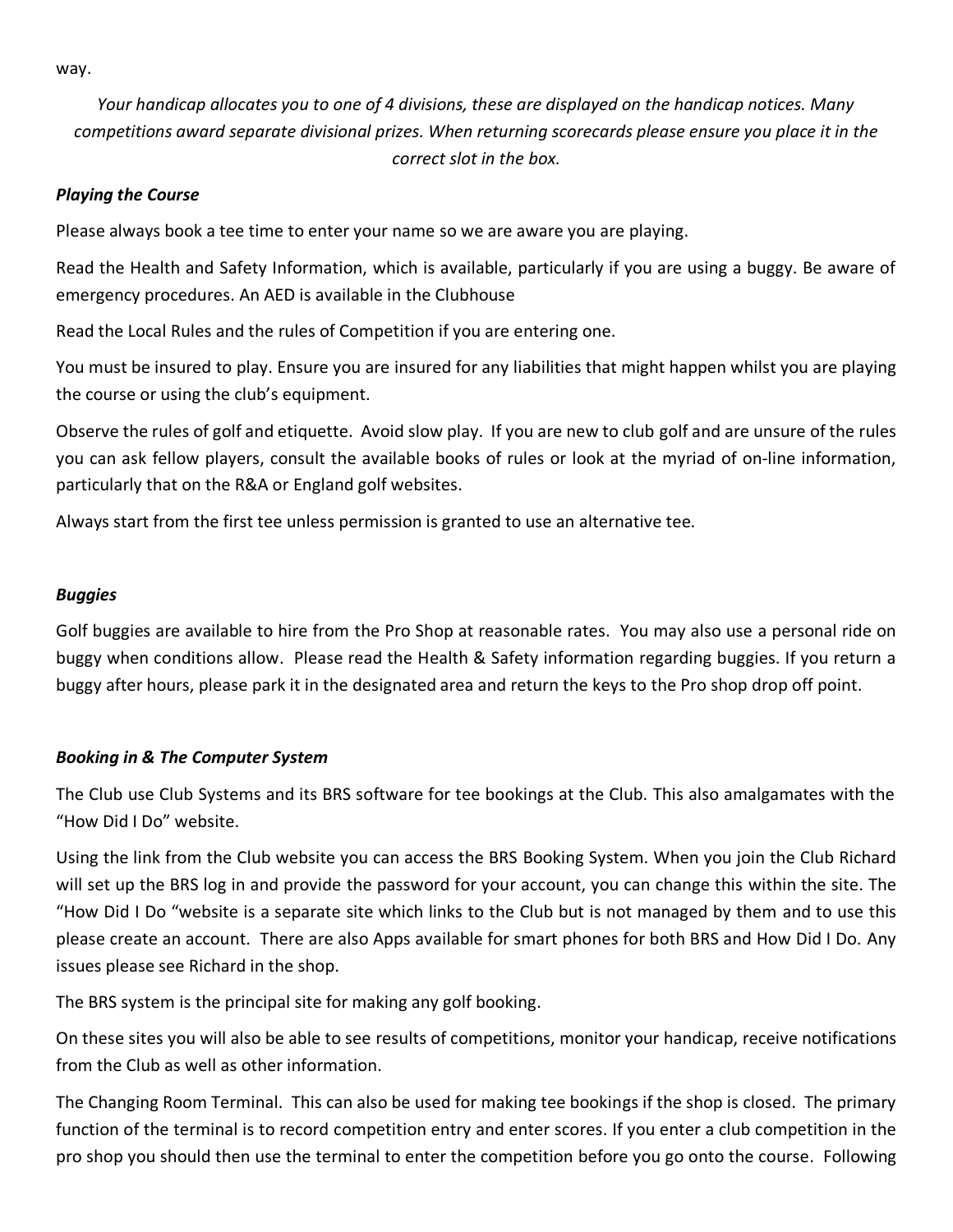the completion of your round enter your scores into the terminal, check its correct. The signed scorecard should then be put in the correct divisional slot in the card box. It is very important to both enter and record your results at the terminal as this greatly assists the Handicap Committee as well as it being a requirement of the competition.

## *Competitions*

Ormonde Fields is a Club that enjoys a lot of Competitions. Every Saturday, Sunday and Wednesday there is some form of Competition for members to enter. These are off different format, medal and stableford, singles pairs and teams. A full list of dates and type of competition is listed in the club diary. The competitions are organised by the Handicap Committee. Generally most members will enter the competition of the day, but you can choose not to enter should you not wish. However you will be expected to follow the competition format of the day.

i. Booking in, entering a competition. For weekend competitions bookings become available 2 weeks before the date. The computer system becomes live at 6.30 am. To book a tee time choose the day, look for a vacant tee time and enter your name from the members list. A member may only enter up to 4 names. If later, you cannot play use the same process to remove your name. E mails are sent to your registered account confirming the booking.

ii. Open Competitions. The Club runs a number of Open Competitions. Bookings for these are taken in the Pro Shop where an entry sheet is kept. The dates of these vary and are listed in the club diary.

iii. Knockout Competitions. The Club runs a number of knockout competitions during the season. Entries are taken by the Pro Shop in the early season and a draw is made and displayed on the noticeboard. It includes the rules and dates by which time ties must be played, and players contact details.

iv. Entry Fees. A small cost to enter most competitions.

v. Prizes. Prizes are awarded in club competitions. These vary dependent upon the number of entries and the total income. Prizes are normally awarded as vouchers.

vi. Prize List. A list of winners for each competition is displayed on the notice board outside the changing rooms. This also indicates on what date the prize will be awarded by the Captain at a presentation evening. If you win a prize, you will need to attend the Captains Presentation evening at the Clubhouse to collect that prize.

vii. Captains Presentation Evening. There are normally 11 a year, a list is on the notice board and in the club diary, they are on Fridays and start at 7.00. The evening is informal but there is a dress code. Winners names are announced by the Vice-Captain and prizes presented by the Captain. If you cannot attend, send apologies, and you may nominate another member to receive the prize on your behalf. Apologies should be sent to the Captain or Secretary in writing, e mail is acceptable. If you miss the first presentation a second opportunity is given at the next presentation evening to collect as a previous winner. If you miss this too the prize is lost and returned to club funds. Vouchers may currently be spent in the Pro Shop, Academy Studio or Clubhouse.

viii. Annual Presentation Evening. Winners of major club competitions including knockouts will in addition to vouchers receive the trophy for that competition. These are presented at the annual dinner in November, the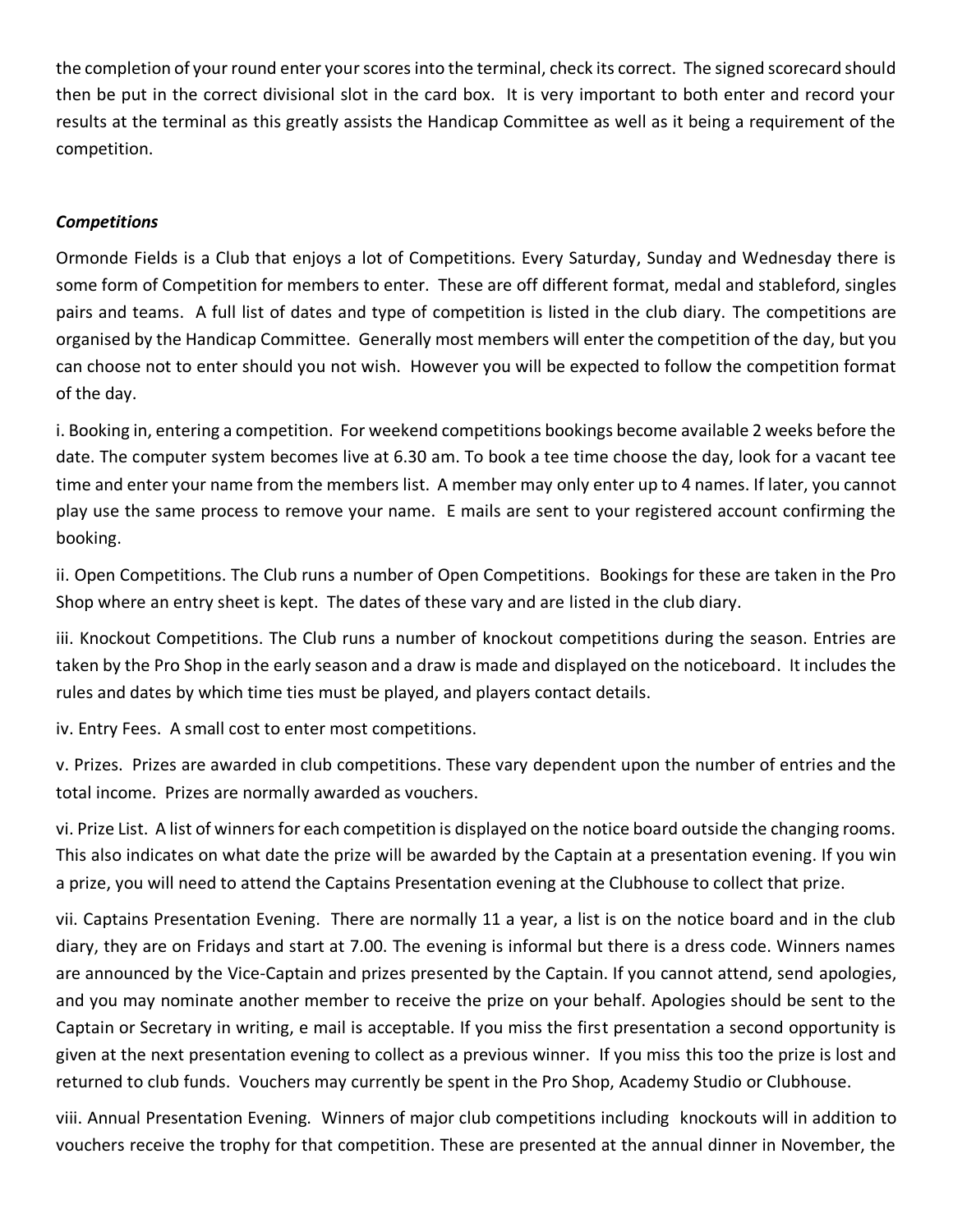

#### *Scorecards*

Scorecards are available in the Pro Shop. Please read the guidance on how to score the various competitions which is displayed in the changing rooms. For the benefit of the Handicap Committee please write legibly, record the gross score for each hole in the correct column and then the net score or points in the right-hand column. Do not write additional figures or comments that might cause confusion. Make alterations clear if you need to make them. Remember to check and sign your card before entering a score in the terminal and then placing the card in the box.

# *Club Captain*

The Club has a Club Captain elected annually. As with all golf clubs they are the figurehead of the Club, chosen to represent the Club on behalf of its membership. We also have a Lady's, Junior and Seniors Captain to represent those groups in the Club. The Club Captains arrange competitions and events throughout their year for the benefit of members and to raise monies for the Clubs chosen charity. Traditional fixtures include Captains Drive in, Captains Breakfast, Charity Day and Captains Day. These events are listed in the club fixtures and will be advertised around the Club. Please support the Captains of the Club.

# *Captains Friendlies*

The Captain and Vice-Captain organise a number of evening matches against local clubs. Any member may play in these, details are available on the noticeboard with team sheets etc. These are usually friendly match play format with a meal afterwards.

The Captain and Vice-Captain through the season are open to challenge in better ball match play over the course for the Captains Challenge Trophy. Lookout for the notices and times if you and a partner wish to play them.

### *Seniors section (over 50's)*

The club runs an active Senior's section, details of fixtures and events are on the notice board in the changing room. The Senior's section is well supported and holds a weekly fixture against local clubs, home and away matches are played over the season. These matches are of match play style and include an aftergame meal is provided. If you are interested in playing with the Seniors please speak to the Seniors Captain or organiser, we would be happy to welcome you.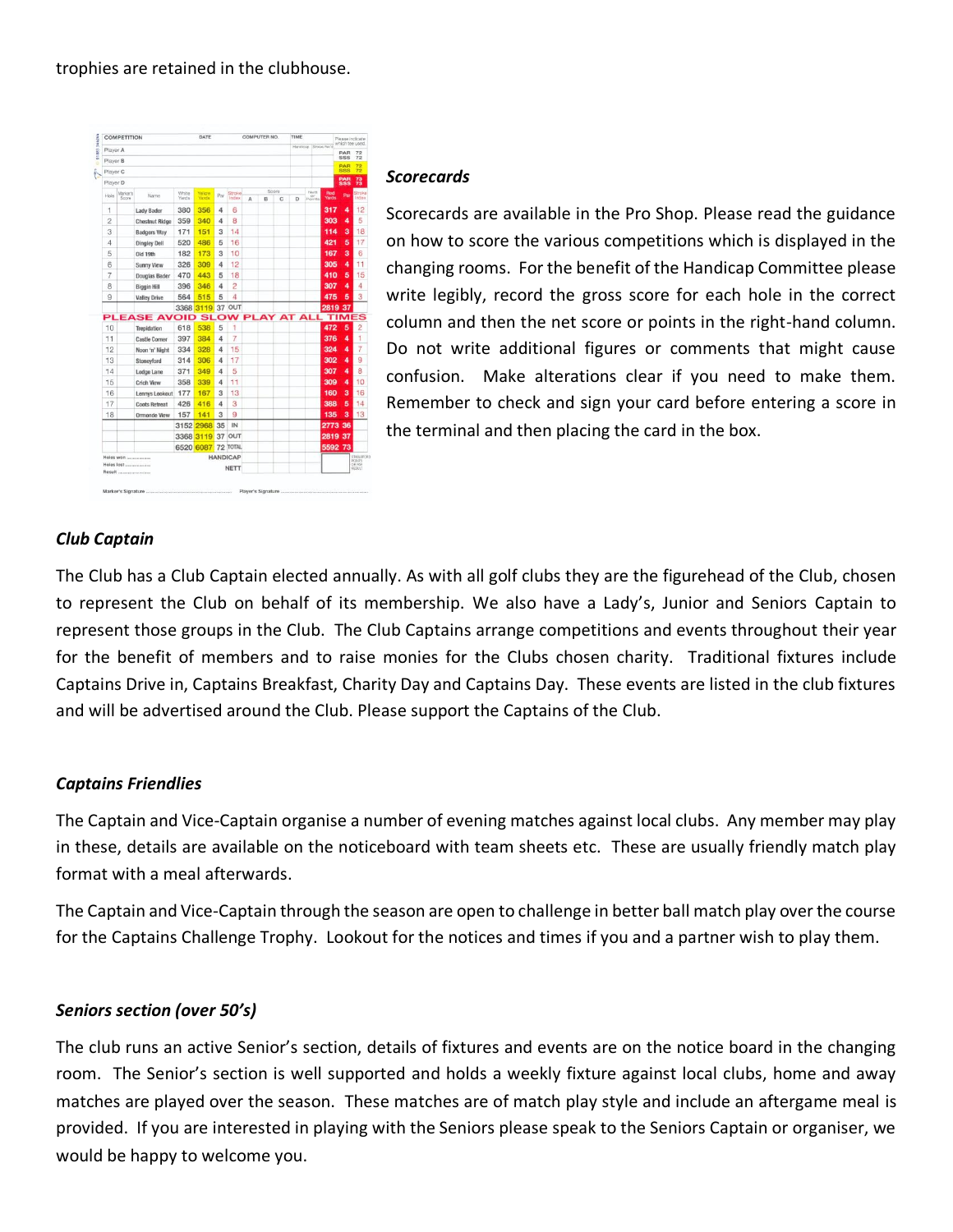# *Club Committee's*

The Club has several Committee's:

i. The Board of Directors. The club is managed by its Board of Directors, consisting of 5 elected members who have a 3-year term of office. Whilst they are responsible for the overall running of the Club, they delegate certain functions to other Committees.

Ii. General Committee, The Committee is primarily responsible for the running of golf competitions and arranging social events for the benefit of members. It has several sub committees whose representatives also attend. They hold meetings monthly. Elections are held annually for a 3-year term of office.

iii. Handicap Committee. Responsible for organising competitions at the Club both members and open competitions. An annual fixture list is produced. They collect entry fees and distribute prizes. They are responsible for the running and maintenance of the handicap system. Any questions about competitions or handicaps should be directed to one of its members.

iv. House Committee. Organises club events such as the Annual Dinner in November, the Annual Charity Day and special events. Keep an eye out for notices advertising their functions.

v. Greens Committee. The Greens Committee works with the directors, the greenkeeping staff, golf committee, and members to plan and implement a strategy to both maintain and improve the course. If you have any suggestions or ideas or even complaints, please talk to a member of the Greens Committee. Please do not approach greenkeeping staff directly as we wish a co-ordinated approach to the management of the course. The Committee can be contacted directly or via e mail.

*Minutes of meetings are available in the Clubhouse.*

### *Car Park*

Access to the car park is through the automatic gates. During the day these are generally open but at other times you will need an access code to exit. The code is available in the clubhouse or pro shop, it changes so please be aware that you have an up to date code. Please park prettily and do not park in named bays as these are for officers of the club.

### *GDPR & Health & Safety Other Legislations*

The Club recognises its legal obligations under a multitude of current legislation. The Club has appropriate safeguarding policies, further information from Mr Michael Painter the Club Welfare Officer. For further information on any aspect of the governance of the Club please consult the Directors or Secretary, Roger Skinner.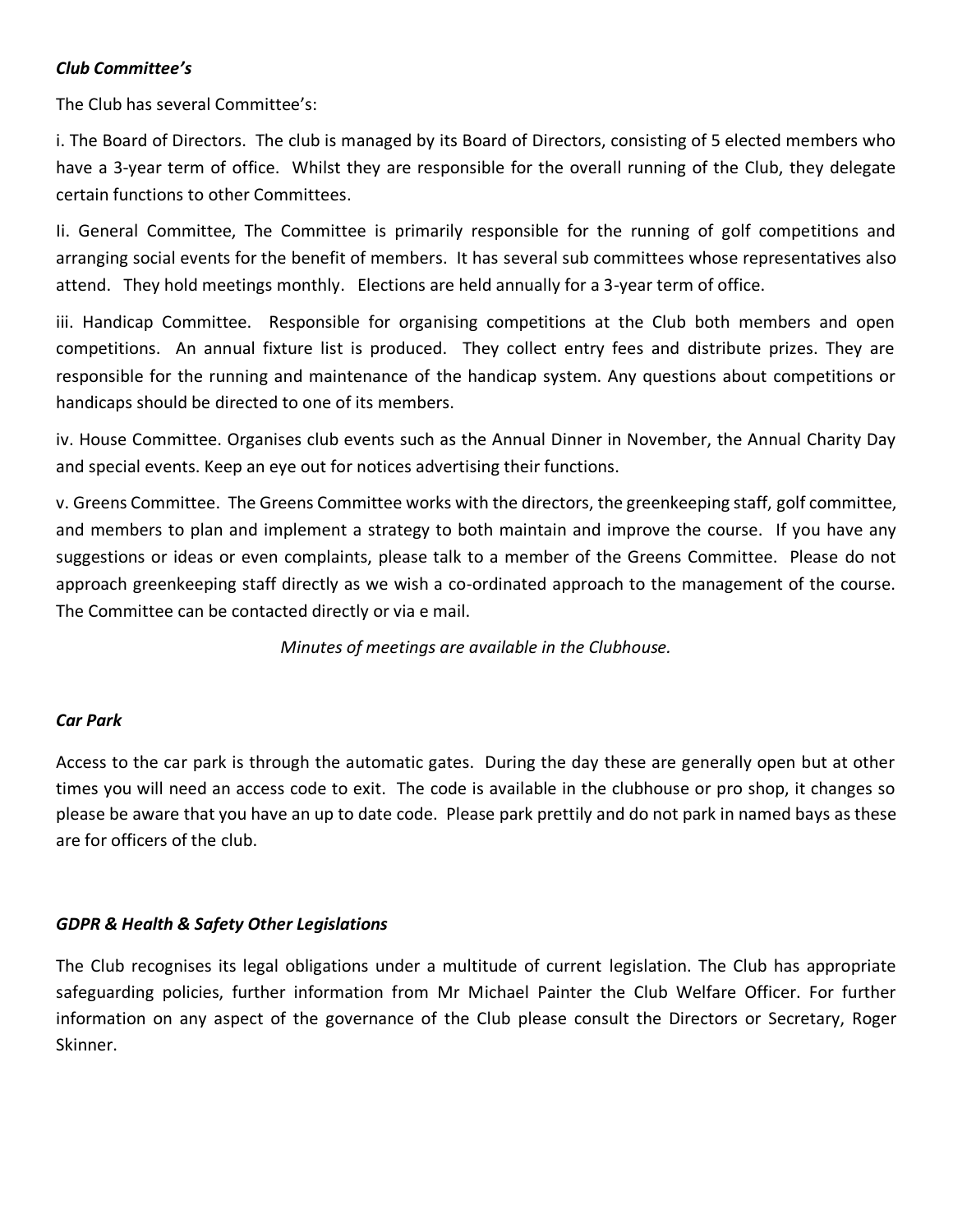## *Getting in Touch*

*To Contact the Club Please phone during opening hours either to speak to the Shop who can deal with enquiries regarding tee times, societies etc Tel 01773 742987 or 01773 570043 (option1) or for other departments 01773 570043 (Options for the Shop, Office, Committee & Clubhouse).*

*Contact us by e mail*

*The Club has a website, Facebook and Twitter accounts which can be accessed in the usual way.*

*There is also a members Facebook account.*

| E mail | for General Correspondence | info@ormondefieldsgolfclub.co.uk      |
|--------|----------------------------|---------------------------------------|
|        | for Committee Enquiries    | committee@ormondefieldsgolfclub.co.uk |
|        | for the Secretary (Roger)  | secretary@ormondefieldsgolfclub.co.uk |
|        | for the Greens Committee   | greens@ormondefieldsgolfclub.co.uk    |

Postal. OFGC, Nottingham Rd, Codnor. Derbyshire DE5 9RL

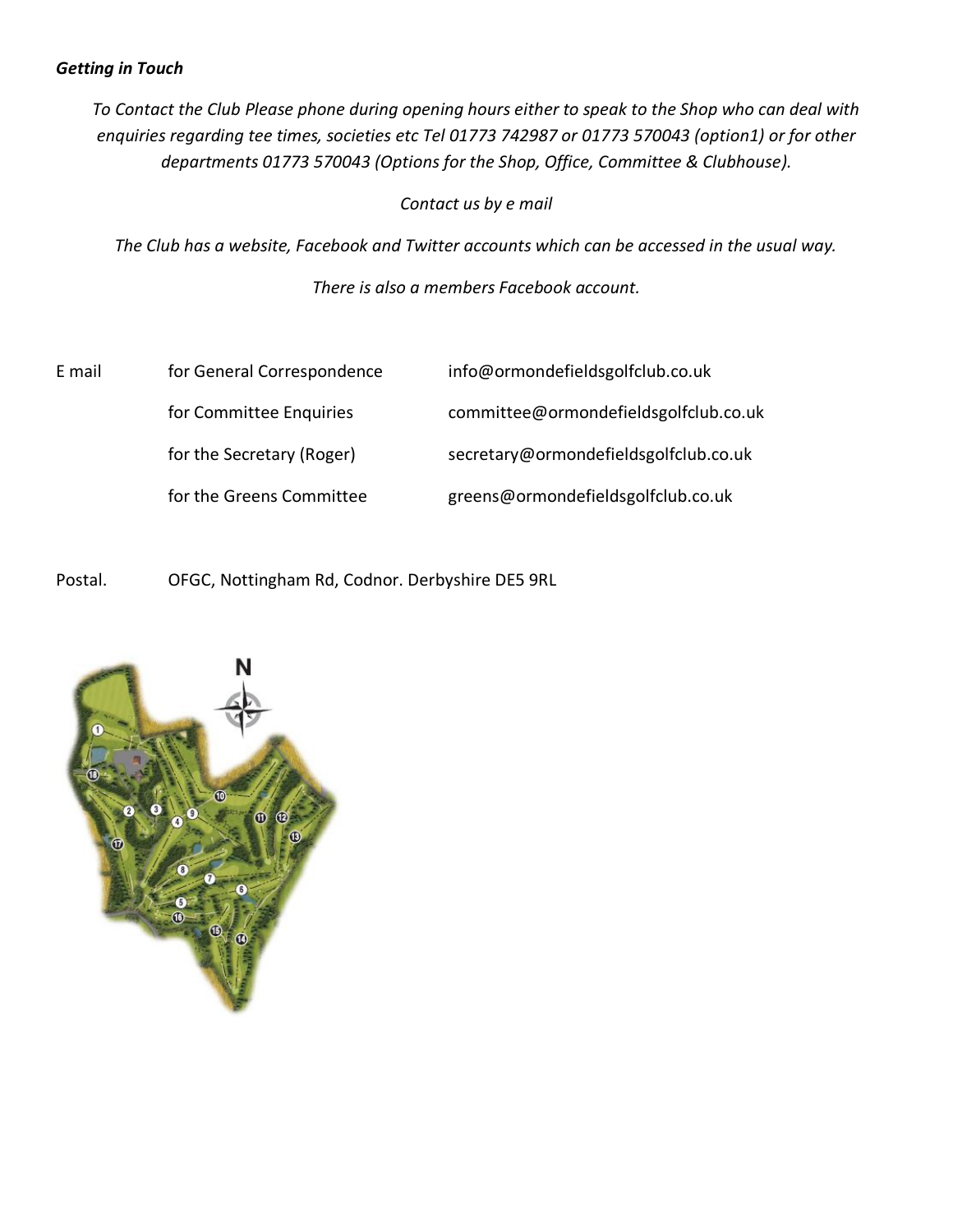LEE SHELDON.

Teaching Professional at OFGC

Lee is an Advanced PGA Teaching Professional lessons in all formats of the game. Short Game Specialist. Club Fitting and analysis.

07816 900324 leesheldonpga@gmail.com

OFGC Shop

Richard White

For All your Golfing Requirements

Stockists of Galvin Green Golf Wear Footjoy and leading Clothing and Accessory Brands. MotorCaddy.

WHITE PEAK TROLLEY REPAIRS

Broken or damaged trolley

Motorcaddy agents.

Batteries parts repairs and service.

Contact John White via Pro Shop

CLUBHOUSE

Kellie and Team welcome you to the Clubhouse.

Light Refreshments, Breakfast Cobs, Sandwiches Light Meals and a wide selection of Beers

Functions & Societies

Sunday Carvery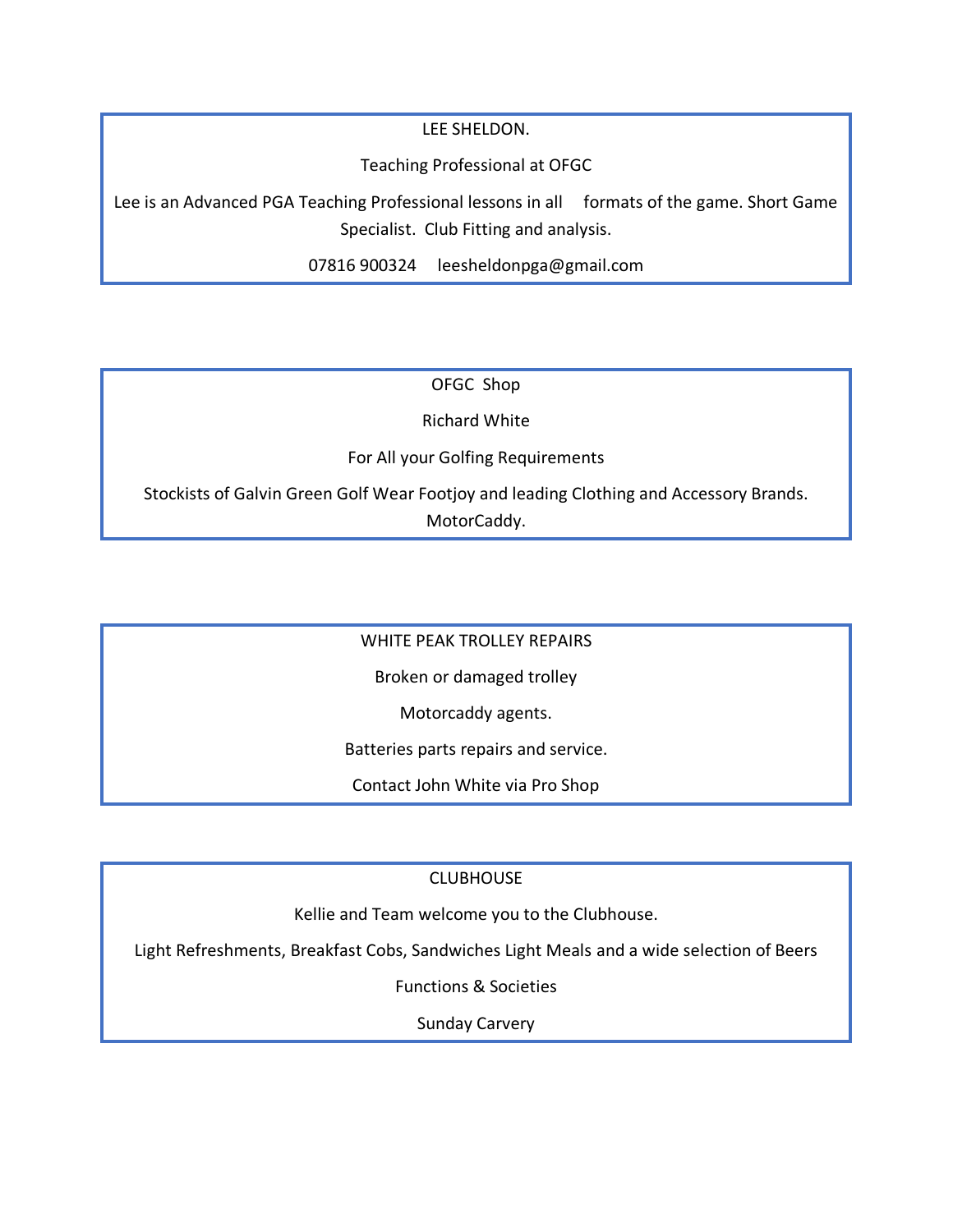#### **A GUIDE TO MEMBERSHIP TERMS AND CONDITIONS**

Terms and conditions apply to all playing members of Ormonde Fields Golf Club Limited ("the Club"). The Club is a company limited by guarantee. (while a member your liability on any winding up the Club is limited to £1). The Club is managed by a small Board of Directors on the members behalf. The Directors may delegate certain functions in the running of the Club to individuals and or Committees as they require e.g. Greens Committee, Golf Committee and Social Committee.

The Club is open to the whole community without discrimination of any kind.

In addition to terms and conditions, members are subject to the matters and procedures set out in Club's Articles of Association. These cover such matters as how and when to call general meetings, voting rights, the election, and powers of the directors as well as disciplinary procedures precedence. Members must also abide by the Regulations, Rules and Byelaws of the Club. These cover such matters as how the Club is run, the responsibilities of members regarding dress code, use of car park, and handicaps, competition rules and etiquette on the course.

The Club has differing categories of membership that take account of the restricted availability of tee times on the course and the age of members. Members must abide by the day and time restrictions imposed by their type of membership. The various categories are designed to provide suitable playing options for your lifestyle and current situation as well as making best use of the course.

All new members are required to complete an application form that contains some personal and bank information. Whoever signs the membership application form will be jointly and individually responsible under this agreement. This means that each of those persons will be responsible for paying all the appropriate membership subscriptions and any other charges that they may incur for any other person for whom they have signed the membership form, for example, a spouse or child.

Classes of Membership and eligibility are made available to prospective members. The rates of subscriptions for new and existing members are set by the Directors who reserve the right to adjust these from time to time. This would normally be at the annual renewal date. The Club may from time to time make offers to groups or individual categories of membership to prospective members as they see fit to promote applications for membership. These will generally only be available to prospective new members and limited conditions will apply. There is currently no joining fee.

All categories of membership cover a calendar year. Currently the date for renewal is  $1<sup>st</sup>$  January. If you join part way through a year the Club at its discretion may allow a pro rata membership to bring your membership in line with the annual renewal date of January 1st if this is convenient for the Club and or member. However, to facilitate membership the start date may also be taken from the date of application month and subsequently renewal will be 12 months from that date. Please discuss the dates of membership when applying. Membership will automatically renew at the due date unless the member notifies the club in writing of their intention not to continue membership as per the Club rules. Your membership will continue indefinitely until you give at least 7 days' notice in writing before the renewal date of membership unless: either you switch your category of membership, or your membership is either suspended or terminated. Should there be some linked or associated members who use the facilities, for example, spouse, children or grandchildren of members, these persons need to be identified on the application form. At the renewal date a full annual subscription will be due.

Refunds are not given on membership and a member is expected to pay the full annual fee. All categories of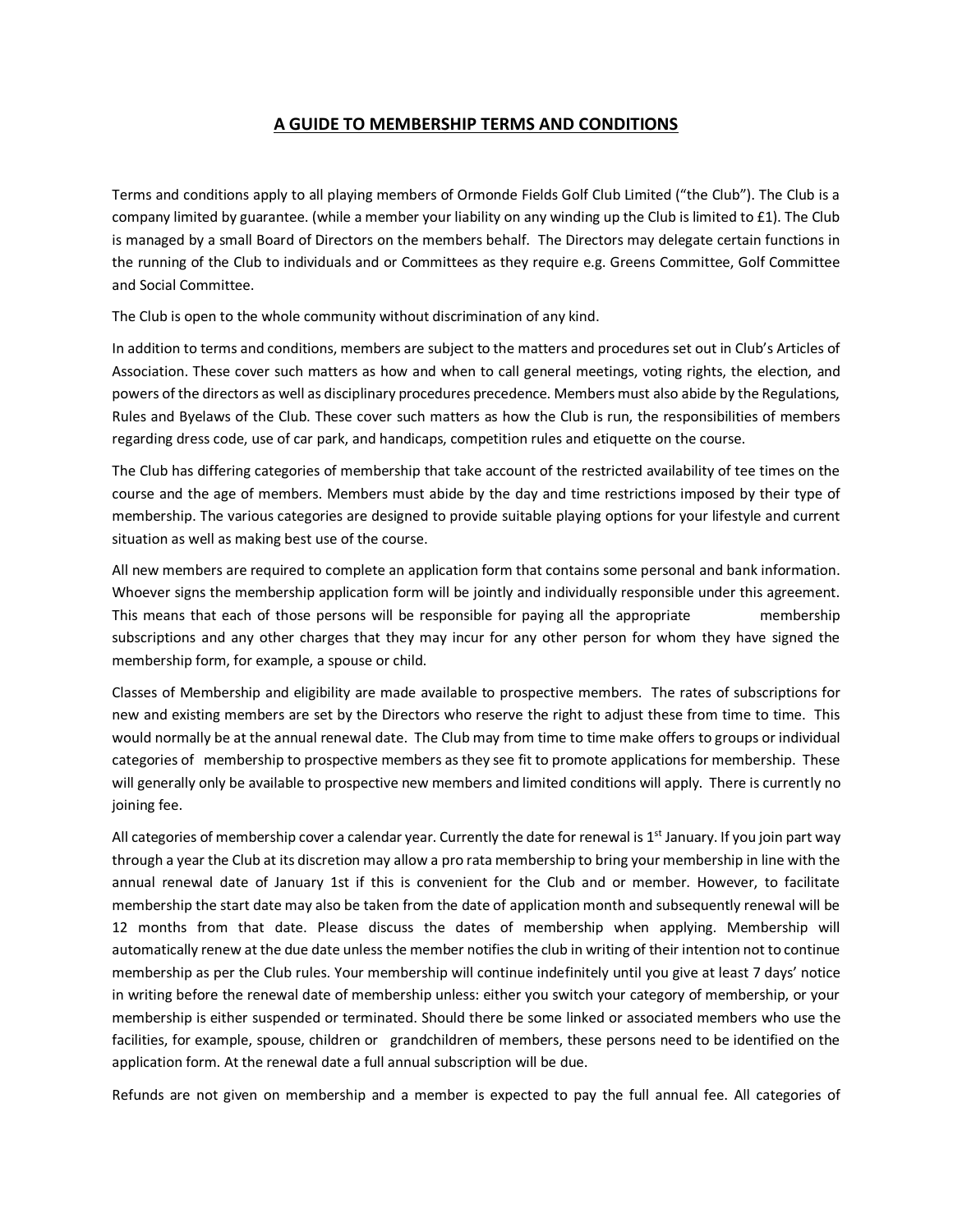membership cover a 12-month period. Should you decide to cease membership partway through the year there is no right to any refund, appeals may be considered on an individual case basis at the discretion of the Club. Members are reminded that they should adequately insure themselves against such instances affecting their ability to play golf and maintain their subscription payments.

The Club offers a finance scheme for membership subscriptions through Ashburn Financial Services. This is an agreement directly between the member and Ashburn Financial services, and all matters relating to personal agreements are to be addressed direct to Ashburn Financial services. The Club may from time to time if necessary, offer a standing order payment plan in the event that other financial services are not available. The member is obligated to ensure the scheme is set up correctly for payments to be made and to ensure that the full payment is made. A member who opts out of any such services to provide instalment payments for their subscription will still be liable for any outstanding balance of their subscription which should be paid in full on request by the Club. Any failure to pay may result in legal action by the Club and could adversely affect any credit ratings.

Membership of the Derbyshire Golf Union and England Golf will be added to the annual subscription. Membership of these associations is a condition of membership.

The Club may provide other services for the convenience of members. These include the provision of lockers and the use of trolley sheds. You will need to apply for the use of these facilities, as there are a restricted number available. There will be an annual charge for the use of these facilities that will be billed at the same time as your annual subscription. There will also be a charge to replace lost keys.

The Club has a Teaching Facility operated by Club Professional Lee Sheldon. All matters relating to its use, lessons and other facilities should in the first instance be addressed to Lee.

The Club will make available to members during open hours the Course (subject to availability) the Practice facilities and Locker Rooms, Professional Shop etc. The Clubhouse is generally open during golfing hours, members should note that this is a separate franchise and not operated by the Club. Any bookings issues etc should be directed to the current proprietor Kelly.

The Club will endeavour to provide the golf course in the best condition possible within the limitations placed on it. This may, from time to time, result in the closure of holes or parts of holes to make such improvements as considered necessary, and to be in the best long-term interest of the course. The club will not recompense members for full or partial course closures resulting from inclement weather, essential course maintenance, improvement programmes or circumstances beyond their control. The Club may also from time to time make restrictions on the use of golf buggies, personal ride on buggies, trollies etc in the interests of protecting the course and in line with health & Safety obligations.

The Club operates an on-line tee booking system that members are encouraged to use. Tee bookings may be made up to 14 days in advance dependent on the category of playing membership. The Club reserves the right to change the rules applicable to advanced bookings of tee times. members must book their tee time, either by using the Club's online booking system or by requesting the Golf Professional or one of the Club's staff to do so on their behalf. The purpose of booking tee times is for your convenience and to better manage the use of the course. When booking a tee time the names of all those playing with you must be entered on the system.

All playing members together with any guests are required to register with the Golf Professional before the start of their round irrespective of whether or not they have booked a tee time. Any guest or green fees must be paid before the round is started. If hiring buggies or using personal ride on buggies you will need to complete the appropriate documentation when requested and provide suitable evidence of insurance liability.